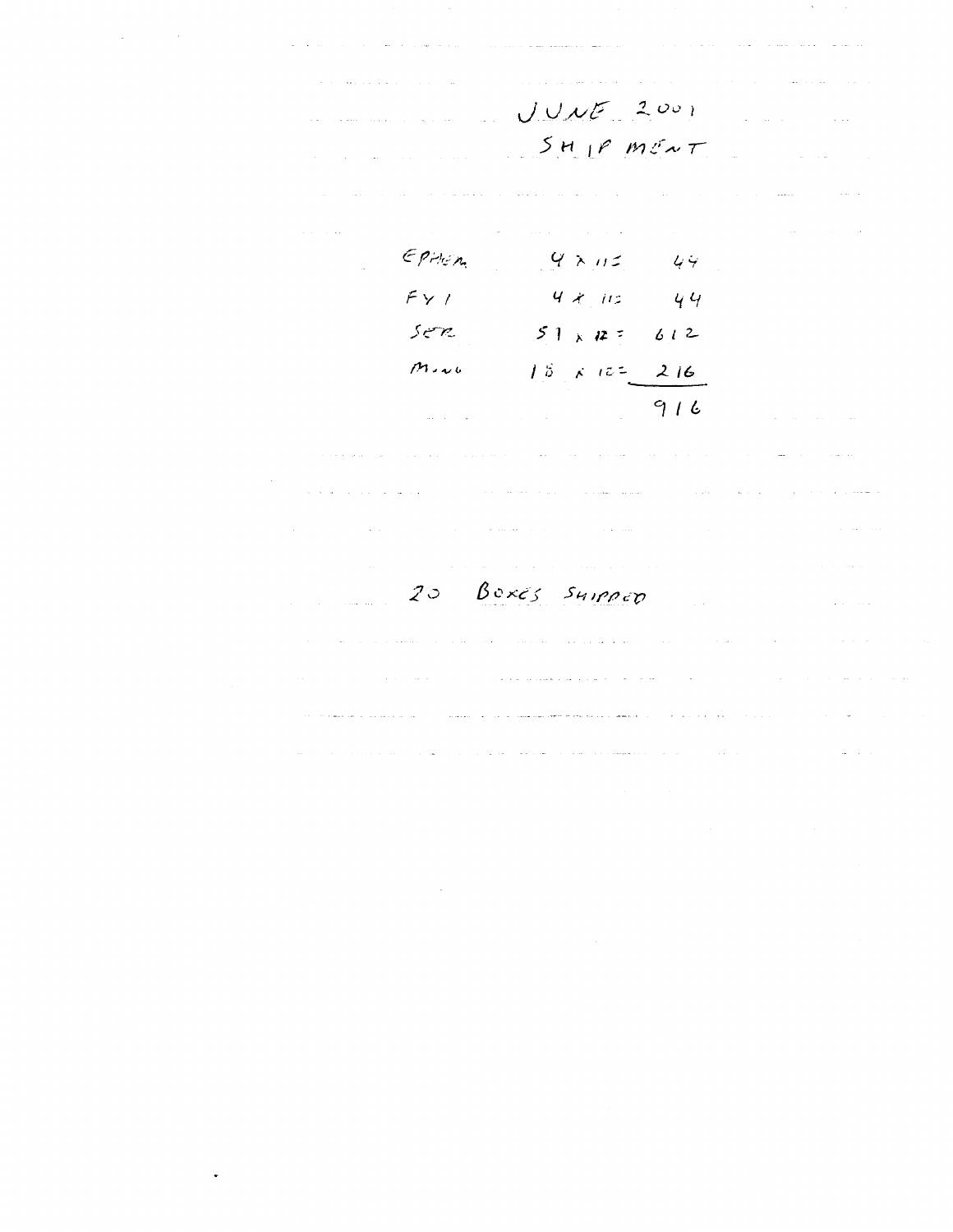#### SERIALS SHIPPING LIST jUNE 2001

 $\sim$ 

 $\mathcal{L}^{\text{max}}_{\text{max}}$ 

 $\mathbf{v}$ 

| A3                            | Legislative Manual, S.C. General Assembly                                                                                                       |
|-------------------------------|-------------------------------------------------------------------------------------------------------------------------------------------------|
| 7.M15                         | 2001                                                                                                                                            |
| A3L524<br>8.R33               | S. C. State Register. Legislative Council<br>V. 25, N. 4, April 27, 2001<br>V. 25, N. 5, Pt. 1 May 25, 2001<br>V. 25, N. 5, Pt. 2, May 25, 2001 |
| A4R<br>8.L33                  | Legislative Update. S. C. General Assembly<br>V. 18, N. 20, May 22, 2001<br>V. 18, N. 21, May 29, 2001<br>V. 18, N. 22, June 5, 2001            |
| Ac25<br>3.S13                 | The SAF Source. State Accident Fund<br>V. 6, N. 3, Spring 2001                                                                                  |
| Ad495E<br>8.1186-2            | South Carolina Hurricane Plan. S.C. Emergency<br>Preparedness Division<br>2001                                                                  |
| Ag8357<br>3.M16               | S. C. Market Bulletin. S. C. Department of Agriculture<br>June 7, 2001<br>June 21, 2001                                                         |
| Ar795<br>$3. A67-3$           | Artifacts. S. C. Arts Commission<br>July/August/September 2001                                                                                  |
| B8595GFI<br>3.F53             | Focus on Fleet. S.C. Budget and Control Board, State Fleet Management<br>Spring 2001                                                            |
| 88595In<br>3.T <sub>6</sub> 3 | Trends. S.C. Budget and Control Board, Office of Insurance Services<br>V. 12, N. 1, Spring 2001                                                 |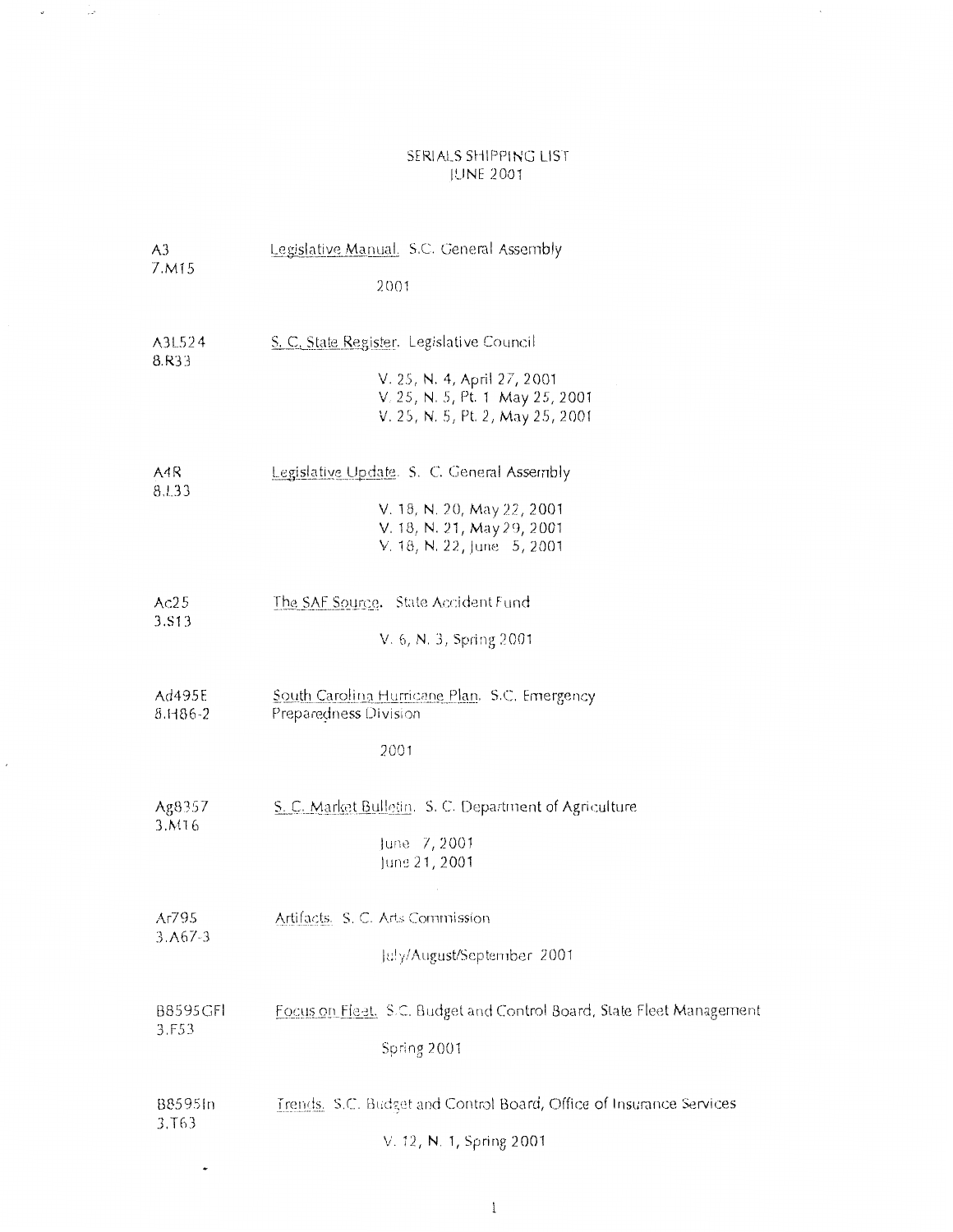| B8595InRe         | The Volunteer. S.C. Budget and Control Board, Office of Insurance Services,                                    |
|-------------------|----------------------------------------------------------------------------------------------------------------|
| 3.V55             | Retiree Outreach Dept.                                                                                         |
|                   | V. 3, N. 2, April/May 2001                                                                                     |
| C4985             | The Citadel Magazine. The Citadel, Military College of South Carolina                                          |
| 3. M13            | V. 3, N. 2, Winter 2001                                                                                        |
| C5935Adv          | Clemson World. Clemson University, Division of Advancement                                                     |
| $3. W56 - 2$      | Spring 2001                                                                                                    |
| C736              | South Carolina Commerce. S. C. Department of Commerce                                                          |
| 3.C55             | #25                                                                                                            |
| C8174Com<br>3.157 | Inside. S. C. Department of Corrections, Division of Communications and Public<br><b>Affairs</b><br>June 2001  |
| C8174Com<br>3.535 | The Sentry, S.C. Department of Corrections, Division of Communications and<br>Public Affairs<br>April/May 2001 |
| Ed8332            | South Carolina Composite of School Calendars, S. C. Department of Education                                    |
| $3. C15 - 2$      | 2001-2002                                                                                                      |
| Em735M            | South Carolina Workforce Trends. S.C. Employment Security Commission                                           |
| 3.W56             | March 2001                                                                                                     |
| G7463             | Advocates. Office of the Governor, Division of Foster Care Review                                              |
| 3.A28             | Spring 2001                                                                                                    |
| H3496<br>3.C36    | Certificate of Need Update. S. C. Department of Health and Environmental<br>Control<br>V. 15, N. 6, June 2001  |

 $T_{\rm{max}}$  ,  $\zeta_{\rm{max}}$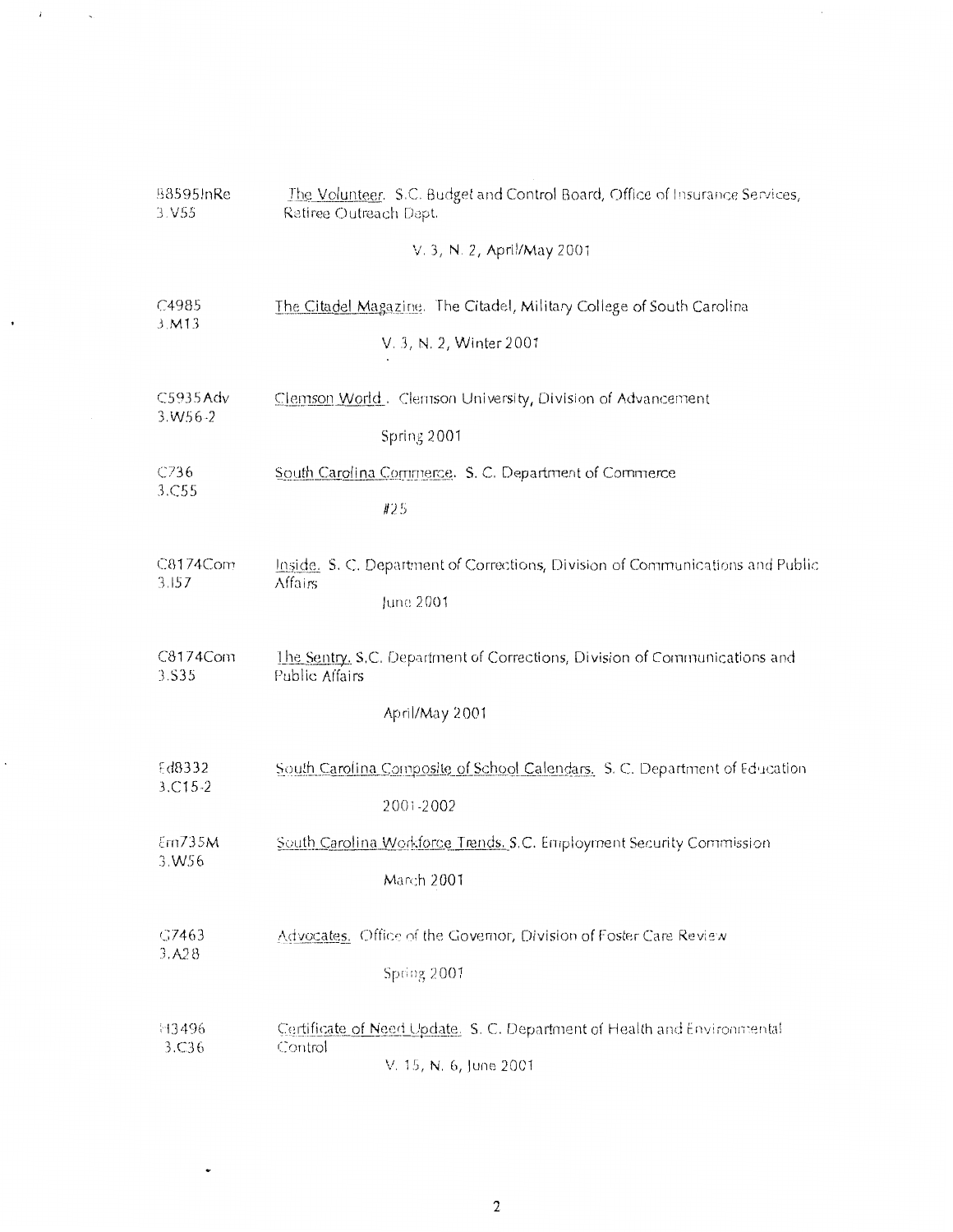| H3496Commu       | Newsletter. S. C. Department of Health and Environmental Control, Division of                                                         |
|------------------|---------------------------------------------------------------------------------------------------------------------------------------|
| 3. N38           | Communication Resources                                                                                                               |
|                  | V. 13, N. 6, June 2001                                                                                                                |
| L114C            | South Carolina Chiropractic News. S. C. Board of Chiropractic Examiners                                                               |
| 3.C44            | March 2000                                                                                                                            |
| L114PP<br>3. N38 | S. C. Board of Phannacy News. S. C. Department of Labor, Licensing and<br>Regulation, Board of Pharmacy<br>May 2001                   |
| L114Ps           | Newsletter. S.C. Board of Examiners in Psychology                                                                                     |
| 3. N38           | August 2000                                                                                                                           |
| L114S<br>3. N38  | Newsletter of the South Carolina Board of Social Work Examiners, S.C. Board of<br>Social Work Examiners<br>August 1999<br>August 2000 |
| L6165            | Continuing Education Opportunities. S. C. State Library                                                                               |
| $3. C55 - 2$     | 2001/02                                                                                                                               |
| L6165            | News for South Carolina Libraries. S. C. State Library                                                                                |
| 3.N38            | V. 33, N. 3, May/June 2001                                                                                                            |
| M3385            | Francis Marion University Catalog. Francis Marion University                                                                          |
| $3. C17 - 4$     | 2001/2002                                                                                                                             |
| M3385U           | Patriot Digest. Francis Marion University                                                                                             |
| 3.P17            | June15, 2001                                                                                                                          |
| M5283            | Statistical Bulletin. S. C. Department of Menta: Health                                                                               |
| 3.S71            | March 2001                                                                                                                            |

 $\sim 20$ 

 $\mathbb{C}$ 

 $\sim$   $\sim$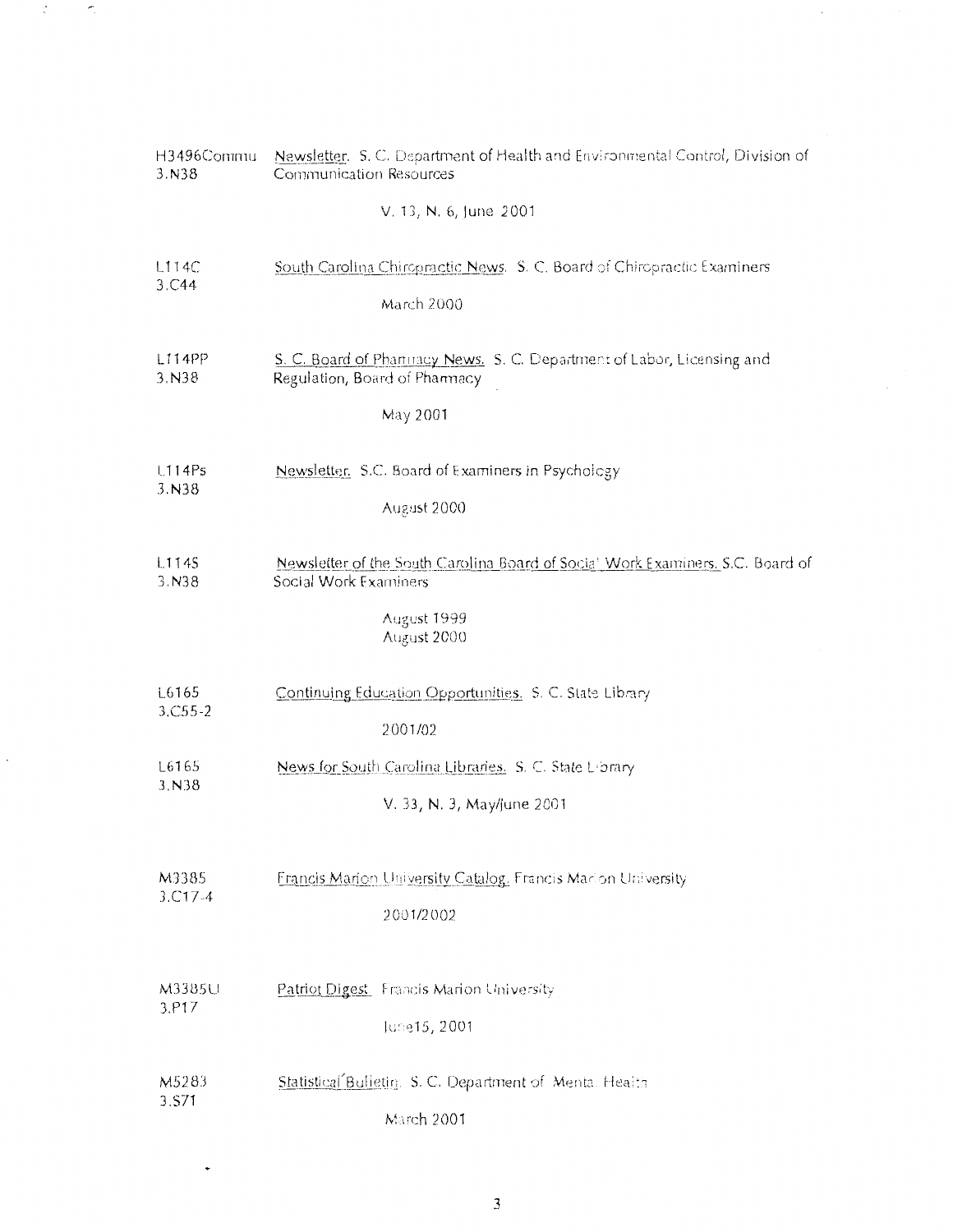| M9725M<br>3. N38             | Images. S. C. State Museum                                                                                                                                                              |  |  |
|------------------------------|-----------------------------------------------------------------------------------------------------------------------------------------------------------------------------------------|--|--|
|                              | V. 17, N. 2, Summer 2001                                                                                                                                                                |  |  |
| N <sub>2</sub> 197<br>6. F47 | South Carolina, Rules and Regulations. S. C. Department of Natural Resources<br>2001/2002                                                                                               |  |  |
| N2197Wi<br>3.B58             | Santee-Cooper Blueback Herring Studies Annual Progress Report, S.C. Wildlife &<br>Freshwater Fisheries Division<br>1999/00                                                              |  |  |
| N2197Wi<br>$3.F47-5$         | Fisheries Investigations In Lakes and Streams, District V Annual Progress Report.<br>S.C. Wildlife & Freshwater Fisheries Division<br>1999/00                                           |  |  |
| N2197Wi<br>3.F47.6           | Fisheries Investigations In Lakes and Streams, District VI Annual Progress Report.<br>S.C. Wildlife & Freshwater Fisheries Division<br>1999/00                                          |  |  |
| N2197Wi<br>$3.F47-7$         | Fisheries Investigations In Lakes and Streams, District VII Annual Progress Report.<br>S.C. Wildlife & Freshwater Fisheries Division                                                    |  |  |
| P9405<br>3.153               | 1999/00<br>The Informer. S. C. Department of Probation, Parole and Pardon Services<br>March/April/May 2001                                                                              |  |  |
| P9602C<br>3.C64              | Crime to Court. S. C. Department of Public Safety, Criminal Justice Academy<br>Division                                                                                                 |  |  |
| P9604<br>3.C86               | July/August 2001<br>Currently. S. C. Public Service Authority<br>V. 12. N. 22, May 30, 2001<br>V. 12, N. 23, June 6, 2001<br>V. 12, N. 24, June 13, 2001<br>V. 12, N. 25, June 20, 2001 |  |  |
| T587<br>3.C55                | The Connector, S. C. Department of Transportation<br>V. 15 N.2. And sune 2001                                                                                                           |  |  |

 $\mathbb{R}^2$ 

 $\frac{1}{2}$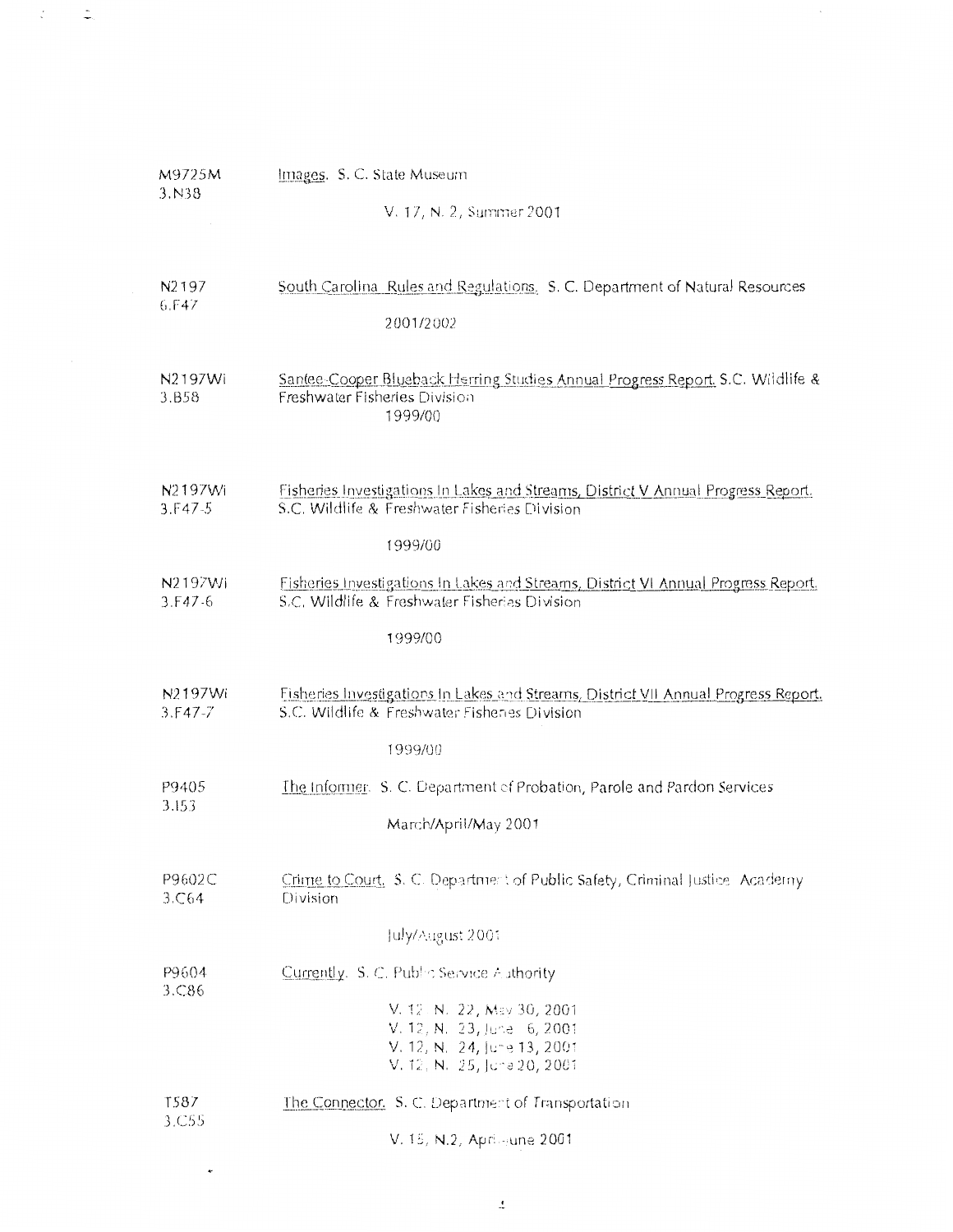| Un35Bu            | Business and Economic Review. University of South Carolina                                 |
|-------------------|--------------------------------------------------------------------------------------------|
| 3.B <sub>87</sub> | V. 47, N. 4, July-Aug.-Sept. 2001                                                          |
| V8515<br>3. N38   | S. C. Department of Vocational Rehabilitation<br>New Horizons.<br>V. 40, N. 1, Spring 2001 |
| L6165             | South Carolina Public Library Annual Statistical Summary, S. C. State Library              |
| 3.P81             | FY 00                                                                                      |

 $\sim$ 

 $\dot{\phantom{a}}$ 

 $\sim$   $\sim$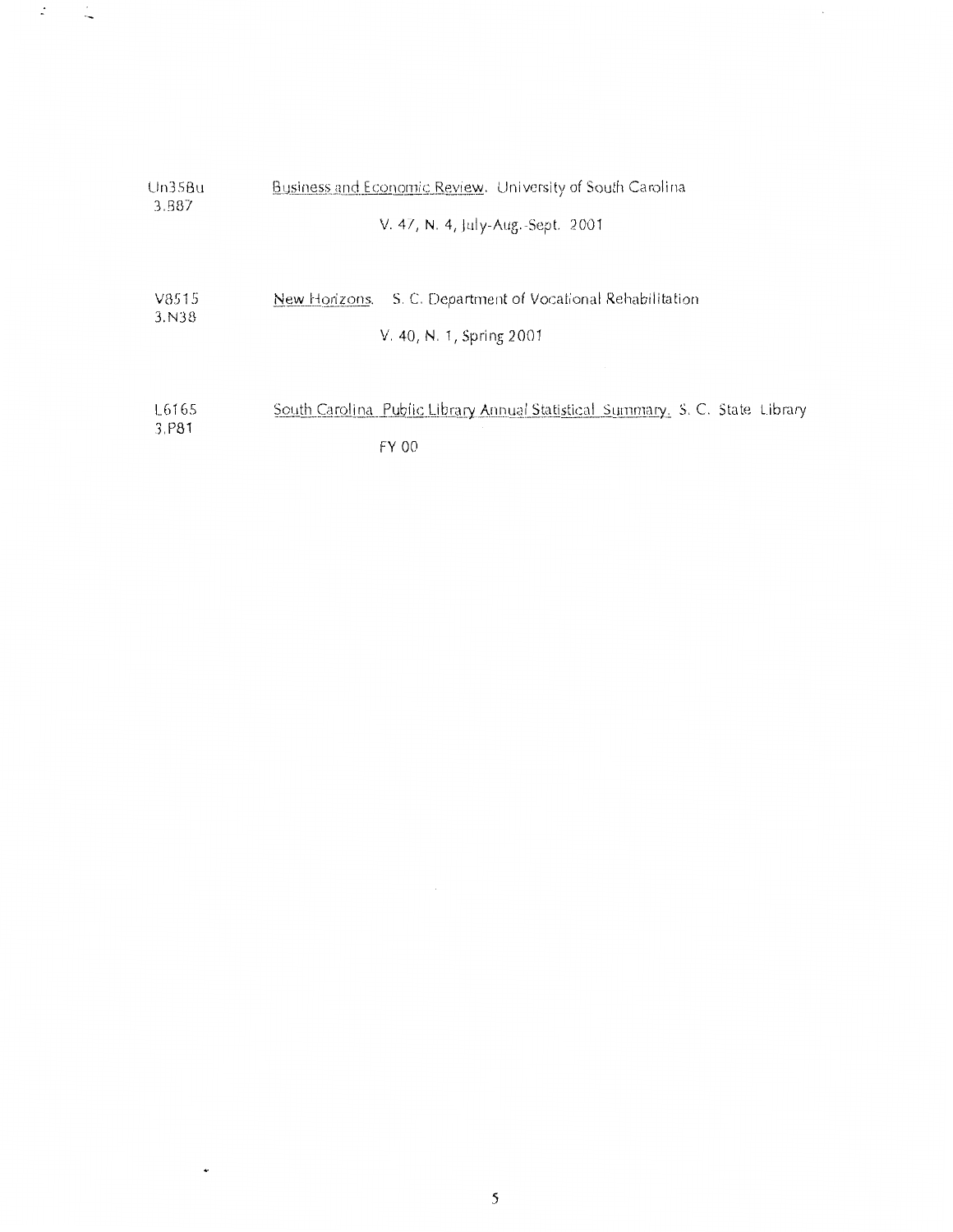## **SHIPPING LIST IUNE 2001**

A3Au255 8.H43-7

 $\mathbf{f} \mathbf{f}$ 

 $\tilde{\phantom{a}}$ 

South Carolina. General Assembly. Legislative Audit Council. Report to the General Assembly: b a review of the higher education performance funding process. -- Columbia, S.C. : Legislative Audit Council, [2001] OCLC 47065036

Alc187 2.Y58-2

South Carolina youth access to tobacco study, 2001. -- [Columbia, S.C.? : South Carolina Department of Alcohol and Other Drug Abuse Services?], 2001 OCLC 47151343.

Ar255 2.N17

National Register sites and historical markers in South Carolina associated with education / [complied by Christy Anderson] -- [Columbia, S.C.: South Carolina Department of Archives and History, 2001]. OCLC 47067703

## B8595G 2.M35 2001

South Carolina. State Budget and Control Board. Office of General Services. South Carolina Department of Mental Health procurement audit report / [South] Carolina, Office of General Services]. -- Columbia, S.C.: The Office, [2001] OCLC 47171580

## B8595G 2.W45 2001

South Carolina. State Budget and Control Board. Office of General Services. Winthrop University procurement audit report / [South Carolina, Office of General Services]. - Columbia, S.C.: Office of General Services, [2001] OCLC 47171591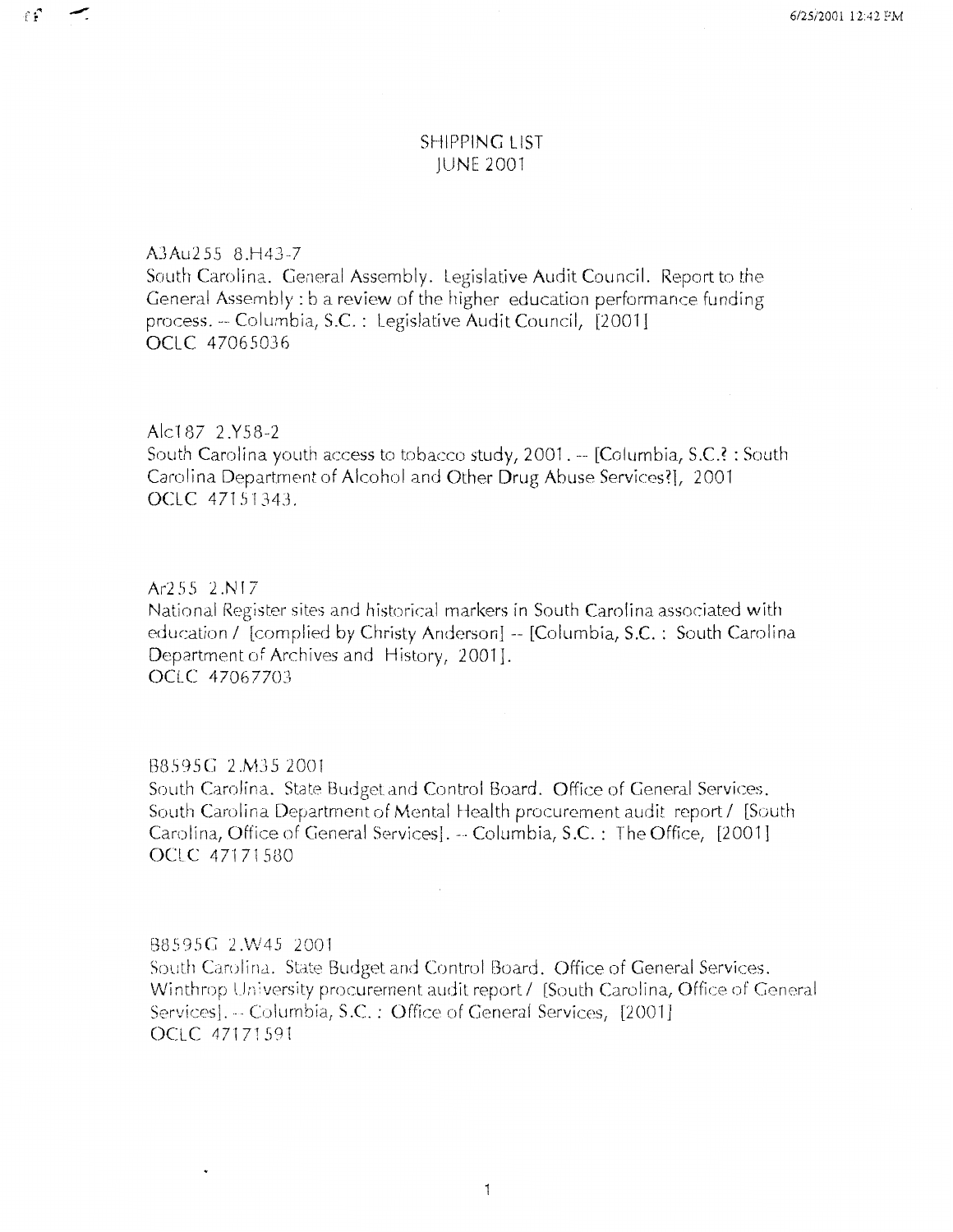C7Jb 2.S76-J Strategic plan for the South Carolina Film Office / prepared for Governor Jim Hodges by South Carolina Department of Commerce. -- [Columbia, S.C.] : The Dept., [2001] OCLC 47033328

#### Ed3332CurR 2 .C53

 $\cdot$ 

Cognitive skills assessment battery: results of the fall 2000 administration.--[Columbia, S.C.] : South Carolina Department of Education, Division of Curriculurn Services and Assessment, Office of Research, [2000] OCLC 46955865

## En276 *2.E537*

Energy : preparing an energy element for the comprehensive plan / developed by the Matheny-Burns Group. -- [Columbia, S.C.] : South Carolina Energy Office : Office of Regional Development: Division of Regional Development, South Carolina Budget and Control Board, [20001 OCLC 47067892

## H434Ab 2 .CA4

Marsh, janet. South Carolina child care: survey of the workforce 2000 I by janet Marsh.-- [Columbia, S.C.] : South Carolina Department of Health & Humar Services, Advocates for Better Care (ABC) Child Care Program, [2001] OCLC 471 S2920

## $H434Ab 2.C44-2$

Marsh, Janet. Executive summary : South Carolina child care: survey of the workforce 2000 / by Janet Marsh. -- [Columbia, S.C.] : South Carolina Department of Health & Human Services, Advocates for Better Care (ABC) Child Care Program,  $[2001]$ OCLC 471 *S2932* 

## N2197 2.A23-2 2001

 $\ddot{\phantom{0}}$ 

The ACE Basin Project / editors, Pete Laurie, Dean Harrigal.-- [Columbia, S.C.: South Carolina Departrnent of Natural Resources, 20011 OCLC 47059780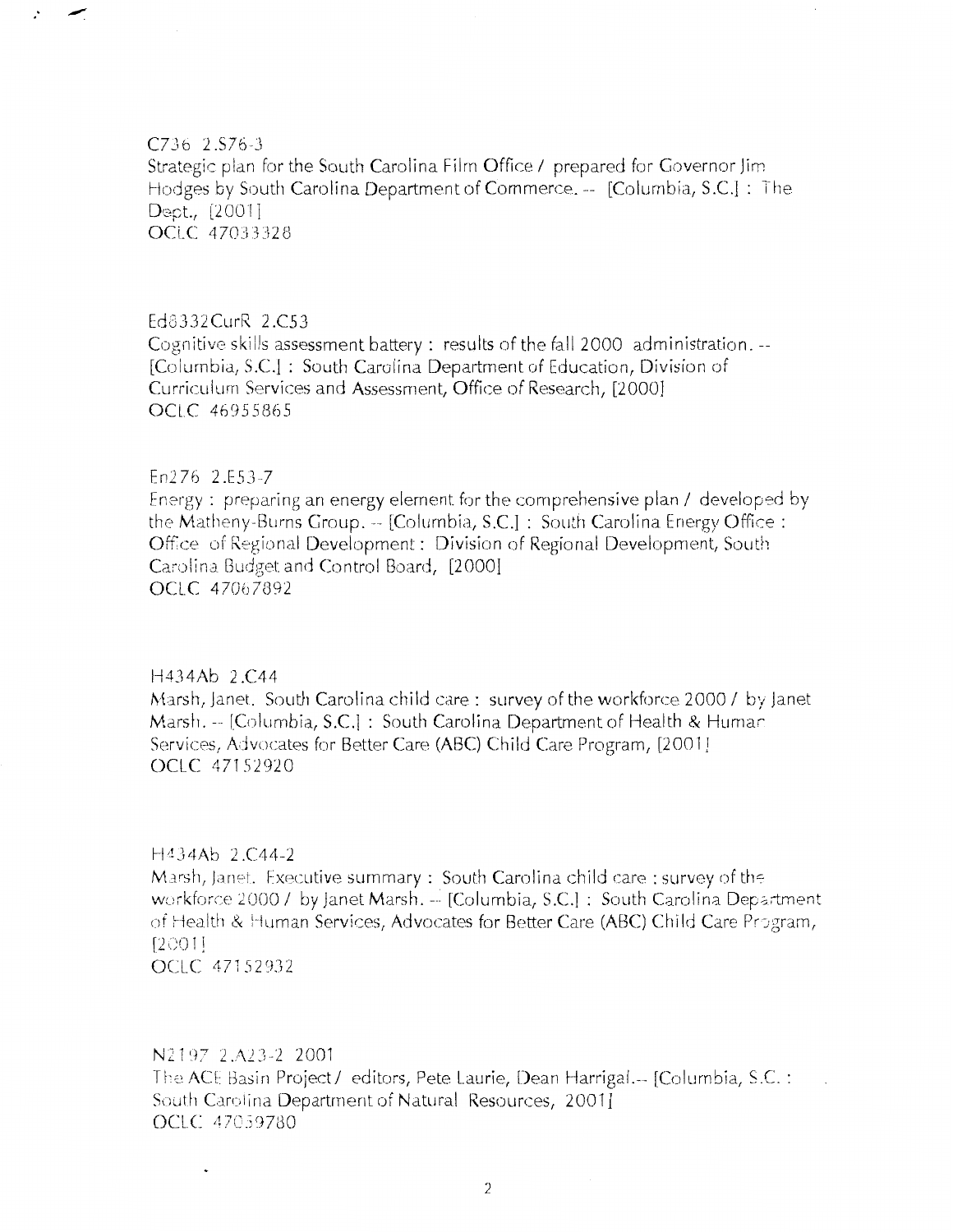# N2197He 2.H36 2001 Heritage Trust: protecting South Carolina's natural and cultural heritage. --Columbia, S.C.: S.C. Dept. of Natural Resources, Wildlife Diversity Section, Heritage Trust Program, [2001] OCLC 47059821

#### N2197Ma 2.A74

 $\cdot$ 

Characterization of the Ashepoo-Combahee-Edisto (ACE) Basin, South Carolina : executive summary / authors, Elizabeth Wenner ... [et al.]. -- Charleston, S.C. : SCDNR Marine Resources Division, Marine Resources Research Institute, 2001. OCLC 47059800

N2197Ma 2.F47 2001 Hammond, Donald L. Summer offshore fishing / [author, Donald L. Hammond]. --[Columbia, S.C.]: Marine Resources Division, South Carolina Dept. of Natural Resources, [2001] OCLC 47057627

P9602J 2.V45 McManus, Rob. Violence against women in South Carolina / prepared by Rob McManus. -- [Columbia, S.C.] : Office of Justice Programs, SC Department of Public Safety, [2001] OCLC 47059768

R322 2.H55 2001 Homeowner's guide to property taxes in South Carolina.  $\sim$  [Columbia, S.C.] : South Carolina Department of Revenue, [2001] OCLC 47187120

R322 5.T19 Tax benefits for preserving South Carolina's natural resources : federal and state statutes and regulations. [Columbia, S.C.] : South Carolina Department of Revenue, [1999] OCLC 47139081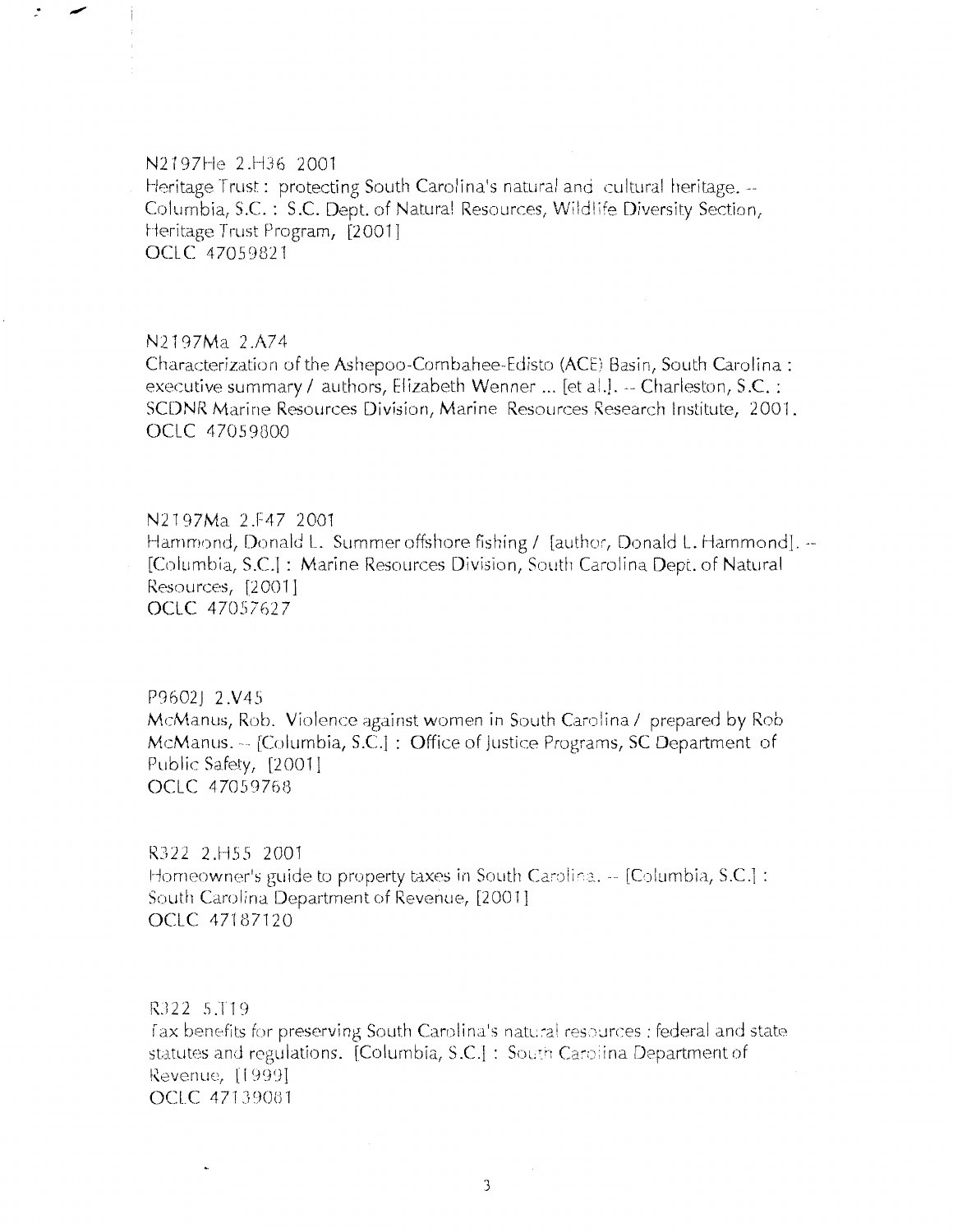# NEW DOClJMENT NOT IN DEPOSITORY SYSTEM JUNE 2001

## A3 E d 8 3 2 A 8 .P15

 $\mathcal{L}$ 

Gao, Ling. Technical report on data simulation for Palmetto Gold and Silver Award Program / prepared by Ling Gao. -- [Columbia, S.C.] : Division of Accountability, South Carolina Education Oversight Committee, [2001] OCLC 47153009

## A3Ed832A 8.P1 *S-2*

Draft criteria and procedures for the Palmetto Gold and Silver Award Program.-- [Columbia, S.C.1 : Division of Accountability, South Carolina Education Oversight Committee, [2001] OCLC 47153023

#### A3Ed832A 8.R36

South Carolina Education Oversight Committee. Division of Accountability. Report to the South Carolina Education Oversight Committee / from the Division of Accountability, South Carolina Education Oversight Committee.-- [Columbia, S.C.: The Division, 2001] OCLC 47152349

## A3L784 8.F85

South Carolina. General Assembly. Local Government Funding System Steering Committee. The South Carolina local government funding system : b findings and recommendations: a report to the General Assembly of South Carolina / submitted by the Local Government Funding System Steering Committee.  $-$ [Columbia, S.C.] : The Committee, [2000] OCl\_C 4692 7578

A4W 2.C56

So.1th Carolina. General Assembly. House of Representatives. Ways and Means Committee. Correctional Division program budget, FY 88-89.  $-$  [Columbia, S.C.] : South Carolina House of Representatives, Ways and Means Committee, [1988]. OCLC 47078142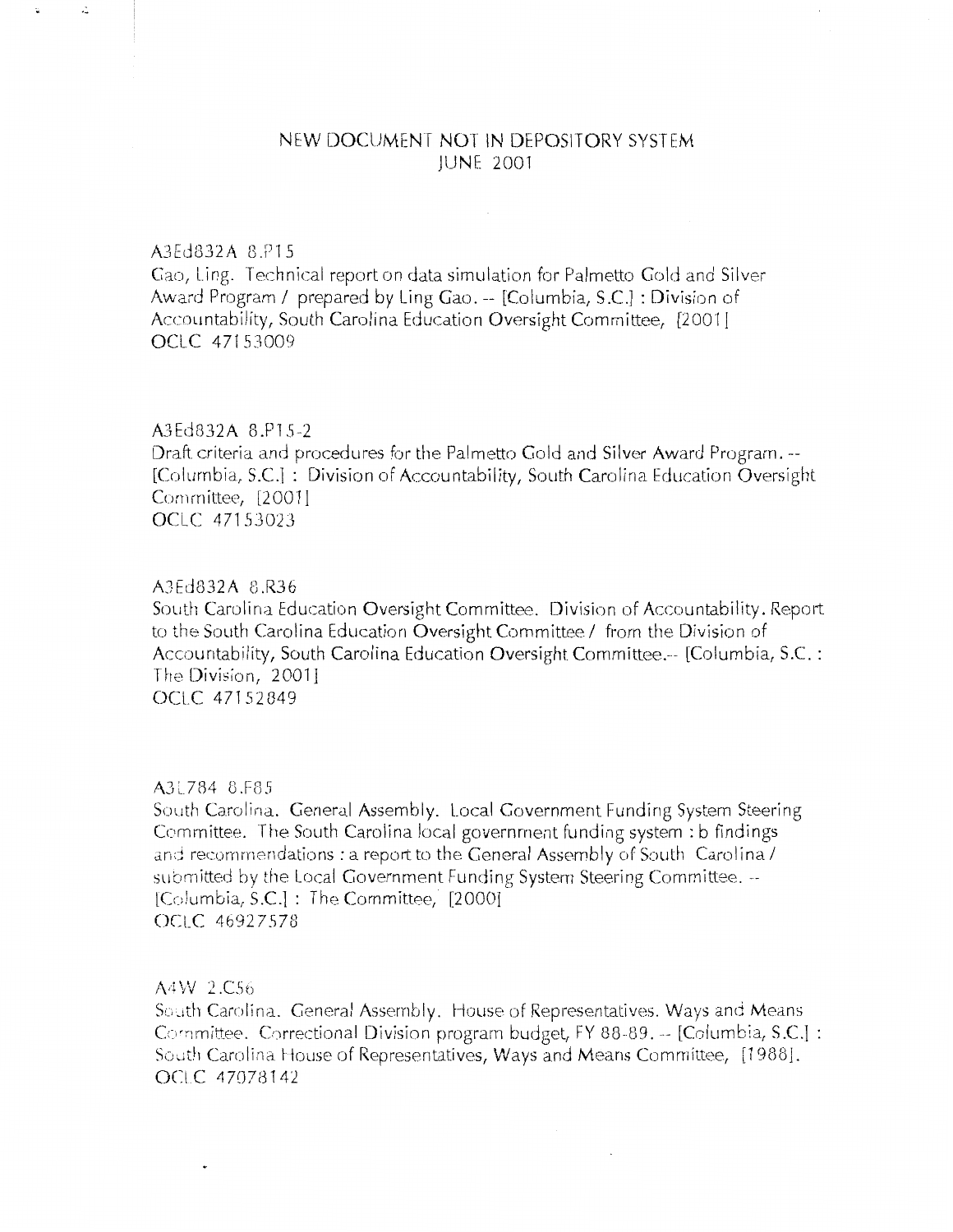## A4W 2.T61

 $\hat{\cdot}$ 

South Carolina. General Assembly. House of Representatives. Ways and Means Committee. Transportation Division program budget, FY 88-89 --[Columbia, S.C.] : South Carolina House of Representatives, Ways and Means Committee, [1988]. OCLC 47078132

#### Ad495E 2.H86-4

Emergency Response Planning & Management, Inc. Assessment of South Carolina's experience with the 1999 hurricane season / prepared by Emergency Response Planning & Management, Inc. -- [Columbia, S.C.] : South Carolina Emergency Preparedness Division, [2000] **OCLC 47151305** 

#### Ar255 2.145-2

Thomas, John Peyre, 1857-1946. Thomas Walter, botanist / by John Peyre Thomas, ir. -- Columbia, S.C.: Historical Commission of South Carolina, 1946. **OCLC** 06188241

#### Ar795.T64

Triennial: www.tri2001.org. --Columbia, S.C.: South Carolina State Museum: South Carolina Arts Commission, 2001 OCLC 47153035.

#### B8595F 3.A82C1-9

 $\bullet$ 

Clemson University. Independent auditor's report on internal control.--[Columbia, S.C.: State of South Carolina, Office of the State Auditor], 2000. OCLC 46981606

# B8595F 3.A82Tra-4 South Carolina. Dept. of Transportation. Single audit section and other nformation. -- Columbia, S.C. : [State of South Carolina, Office of the State Auditorl, 2000. OCLC 46983867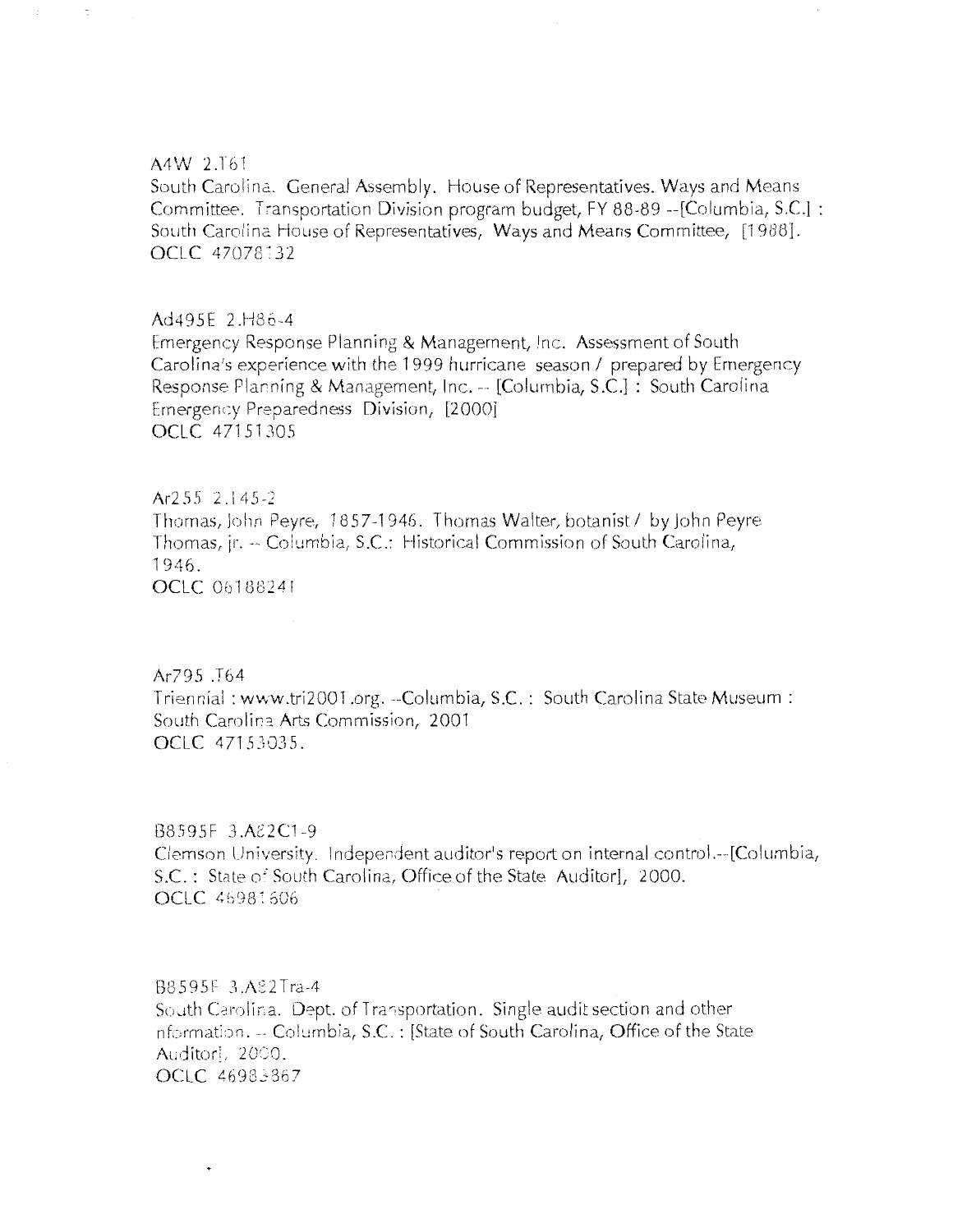B8595H 2.W56

Workforce planning agency data resources toolkit.-- [Columbia, S.C.] : SC Budget and Control Board, State Office of Human Resources, [20001 OCLC 46913056

C5935ArA 2.F56

Holschneider, Johannes, 1934- Fort Mill redevelopment plan : a study / directed by Johannes Holschneider and Harlan McClure; Eric Aichele ... [et al.I-- Ciemson, S.C.: Clemson University College of Architecture, Dept. of Architectural Studies, [1977]. OCLC 10345970

C736 8.E96 Directory of exports from South Carolina.-- [Columbia, S.C.: South Carolina Department of Commerce], OCLC 47033273

Ed8332 2.A28-3 South Carolina state plan : adult education and family literacy.-- [Columbia, S.C.: South Carolina State Dept. of Education, 2000] OCLC 47151215

Ed8332 2.C35-2 South Carolina schools and the '70 census. -- Columbia, S.C. : South Carolina Department of Education, [1972]. OCLC 3642 7192

Ed8332 2.K45-5 MGT of America, Inc. South Carolina kindergarten program evaluation : final report / prepared by MGT of America, Inc. -- Columbia, S.C.: South Carolina Department of Education, [2000] OCLC 46992669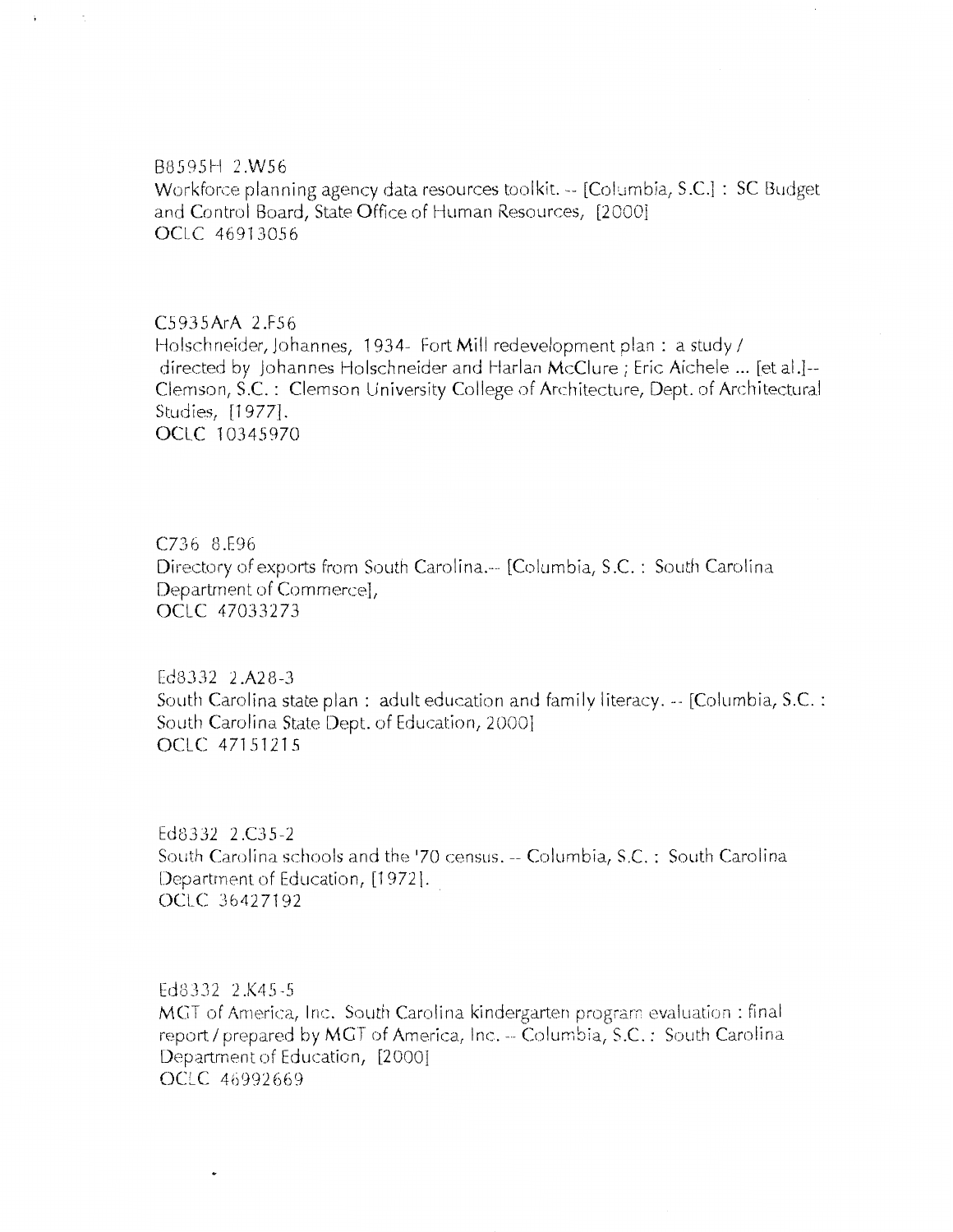#### Fd8332 2.M37-3

 $\ddot{\phantom{0}}$ 

Metropolitan Achievement Tests, seventh edition (MAT7): school results, 1998 administration: performance above the 50th national percentile and performance in each national quarter. -- Columbia, S.C.: South Carolina Department of Education, [1998] OCLC 47169154

Ed8332 2.P15-2 Palmetto Achievement Challenge Tests (PACT) : results of spring 2000 administration : grade 8. -- [Columbia, S.C.? : South Carolina State Department of Education?, 2000] OCLC 47151627

Ed8332 2.P15-3 Palmetto Achievement Challenge Tests (PACT) : results of spring 2000 administration : grade 3. -- [Columbia, S.C.? : South Carolina State Department of Education?, 2000] OCLC 47151553

Ed8332 2.P15-4 Palmetto Achievement Challenge Tests (PACT) : results of spring 2000 administration: grade 4.-- [Columbia, S.C.?: South Carolina State Department of Education?, 2000] OCLC 47139185

Ed8332 2.P15-5 Palmetto Achievement Challenge Tests (PACT) : results of spring 2000 administration ; grade 5. --[Columbia, S.C.?: South Carolina State Department of Education?, 2000] OCLC 47152866

Ed8332 2.P15-6 Palmetto Achievement Challenge Tests (PACT) : results of spring 2000 administration : grade 6. -- [Columbia, S.C.? : South Carolina State Department of Education?,  $2000$ OCLC 47151643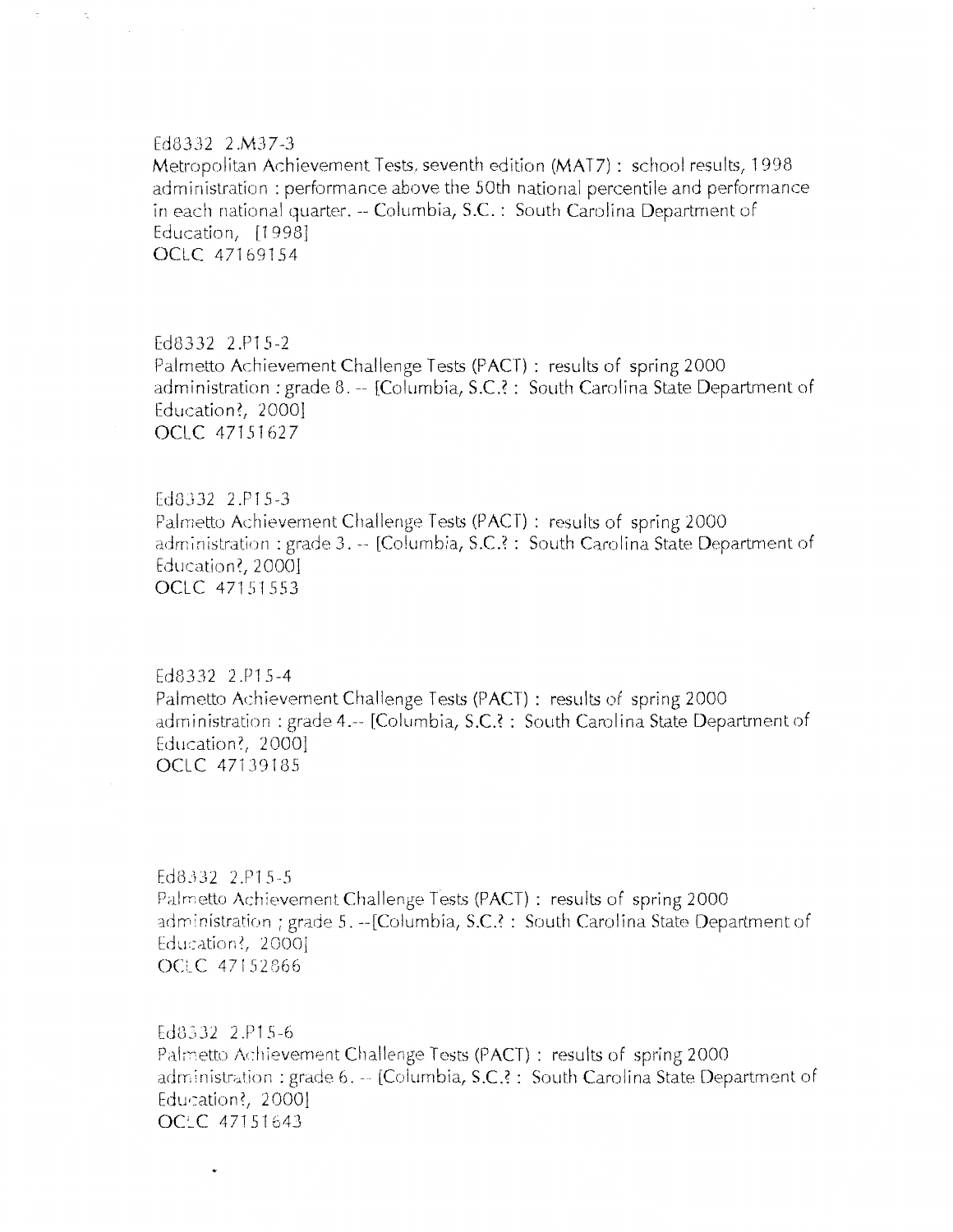Ed8332 2.P15-7 Palmetto Achievement Challenge Tests (PACT) : results of spring 2000 administration : grade 7 .-- [Columbia, S.C.? : South Carolina State Department of Education?, 2000] OCLC 47151633

Ed8332 8.D47 Discovery guide : a statewide directory of math & science related resources in South Carolina. -- [Columbia, S.C.: S.C. Department of Education, 1996?] OCLC 46913037

Ed8332R 2.R37-2 2000 results of the Advanced Placement (AP) Examinations. -- [Columbia, S.C.] : South Carolina Department of Education, Office of Research, [2000] OCLC 47151319

Ed8332R 2.S57 South Carolina, a profile / prepared by Office of Research in cooperation with Office of Planning and Office of Public Information. -- [Columbia, S.C.] : The Office, [1973] **OCLC 46965313** 

Ed8332R 2.S57 1974 South Carolina.: a state profile / prepared by Office of Research, [State Department of Education] .-- [Columbia, S.C.] : The Office, [1974] OCLC 47067807

Ed8368 2.M14 Making it grow [videorecording]  $-$  [Columbia, S.C.? : South Carolina ETV, 1997] OCLC 47033259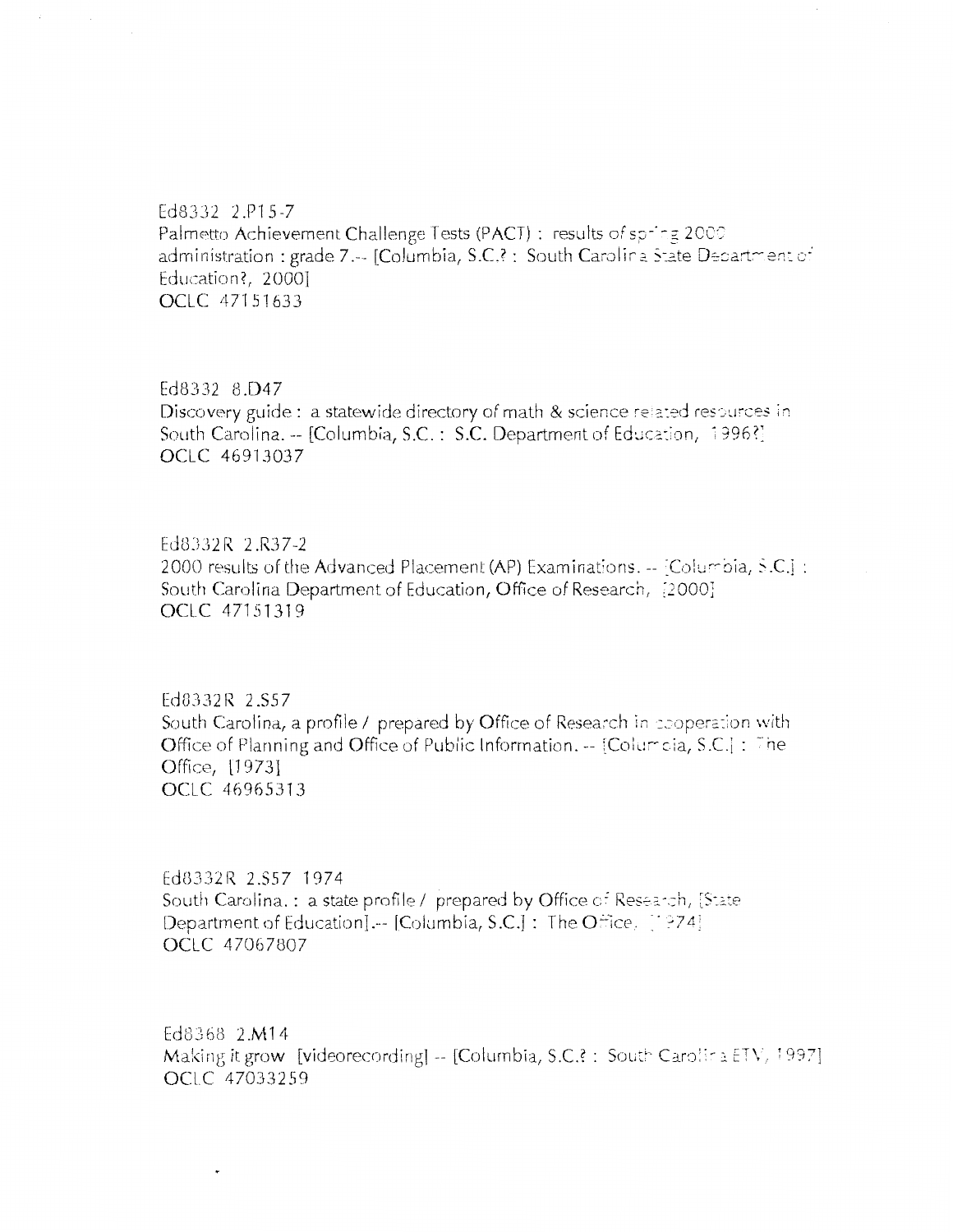#### Ed8332Scho 2.Y58

 $\bar{\mathbf{z}}$ 

South Carolina youth risk behavior survey, 1990 / conducted by the Dept. of Health Promotion and Education, School of Public Health, University of South Carolina ; under a contract from the South Carolina Dept. of Education, Curriculum Section, School Health Education Project to Prevent the Spread of HIV/AIDS. -- [Columbia, SC : The Dept.] 1990. OCLC 24347198

## G7461HDe 2.G35

Genetic Diseases Testing and Counseling Program in South Carolina: application for federal funding / from Office of the Governor, State of South Carolina, Division of Health and Human Services, Developmental Disabilities Program.--Columbia, S.C.: The Program, [1979] OCLC 46850355

## G7463Econ 2.E21

 $\ddot{\phantom{0}}$ 

E-CAP, Energy Crisis Assistance Program : 1979-1980 state plan.-- Columbia, S.C. : Office of the Governor, State Office of Economic Opportunity, [1979] OCLC 46965388

G7463Ele 2.R36 South Carolina. Governor's Task Force on Election Processes. Final report of the Governor's Task Force on Election Processes. -- [Columbia, S.C.] : The Task Force,  $[2001]$ **OCLC 47059831** 

H3496Edu 3.M17 South Carolina. Dept. of Health and Environmental Control. Educational Resources Center. Materials catalog. -- [Columbia, S.C.] : Educational Resources Center. OCLC 46965374

H3496Water 3.T86 Turning the tide on nonpoint source pollution. -- Columbia, S.C.: SC DHEC's Bureau of Water, OCLC 46939193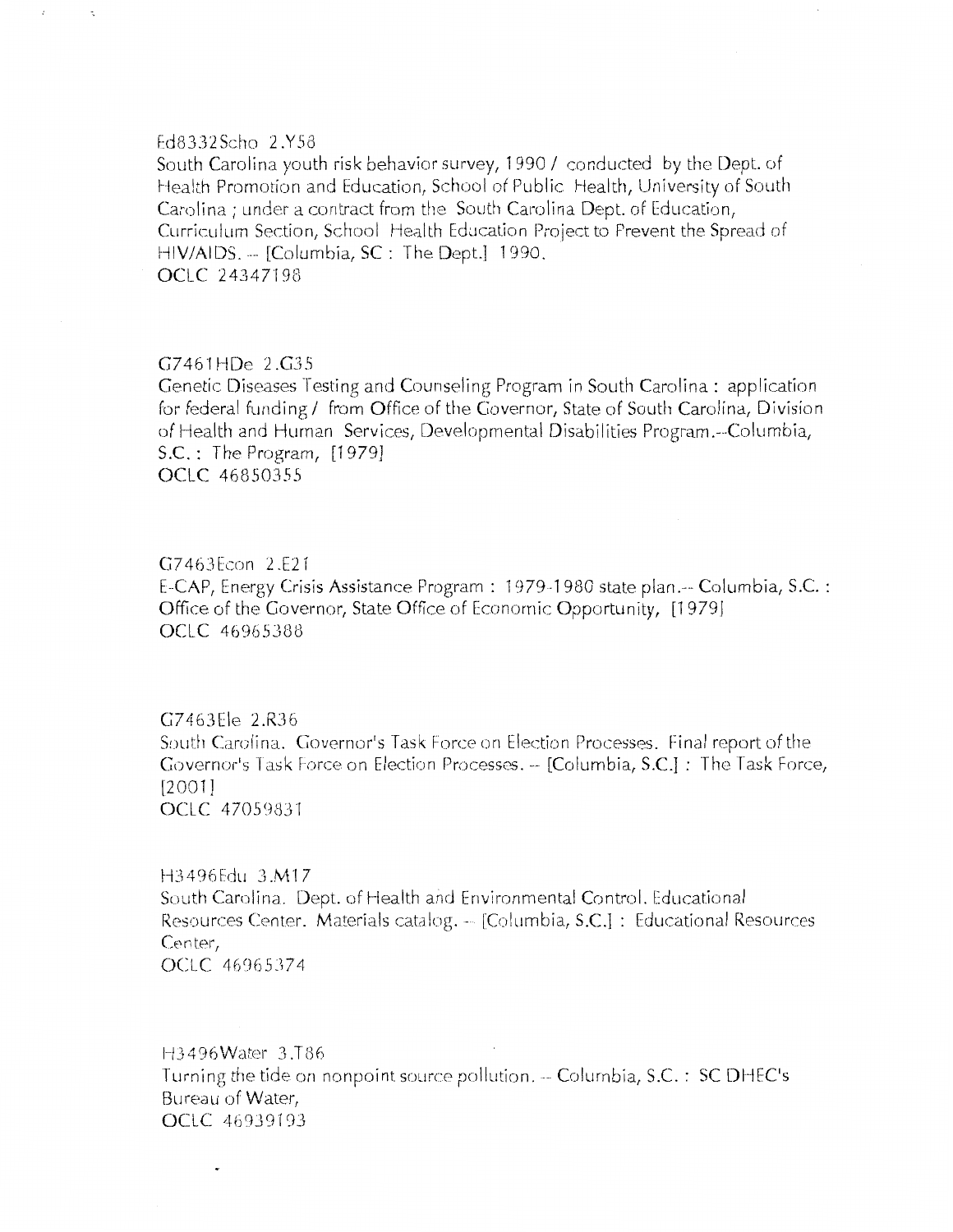#### H434 2.C44-4

Marsh, janet G. H. South Carolina child care needs assessment & strategic plan : draft / by Janet GH Marsh. -- [Columbia, S.C.] : South Carolina Department of Health & Human Services, [2000]. OCLC 47058610

# H434 2.C44-5

Marsh, Janet. Child care in South Carolina: quality, affordability, & availability / by janet Marsh. -- [Columbia, S.C.] : South Carolina Department of Health & Human Services, [19991 OCLC 47067761

H53G5 2.G65 Group medical plan.-- [Columbia, S.C.] : South Carolina State Highway Department, [1971] OCLC 46965380

L 114Fu J.F85 Funeral Board news. -- Columbia, S.C.: South Carolina Board of Funeral Service, OCLC 47185030

L114G 3.G35 Geologist news.-- Columbia, S.C. : South Carolina Department of Labor, Licensing and Regulation, Board of Registration for Geologists, 2000-0Cl\_C 47139104

L6165 3.C44 South Carolina State Library. Children's audiovisual catalog. -- Columbia, S.C. : South Carolina State l\_ibrary, 1989- OCLC 47139136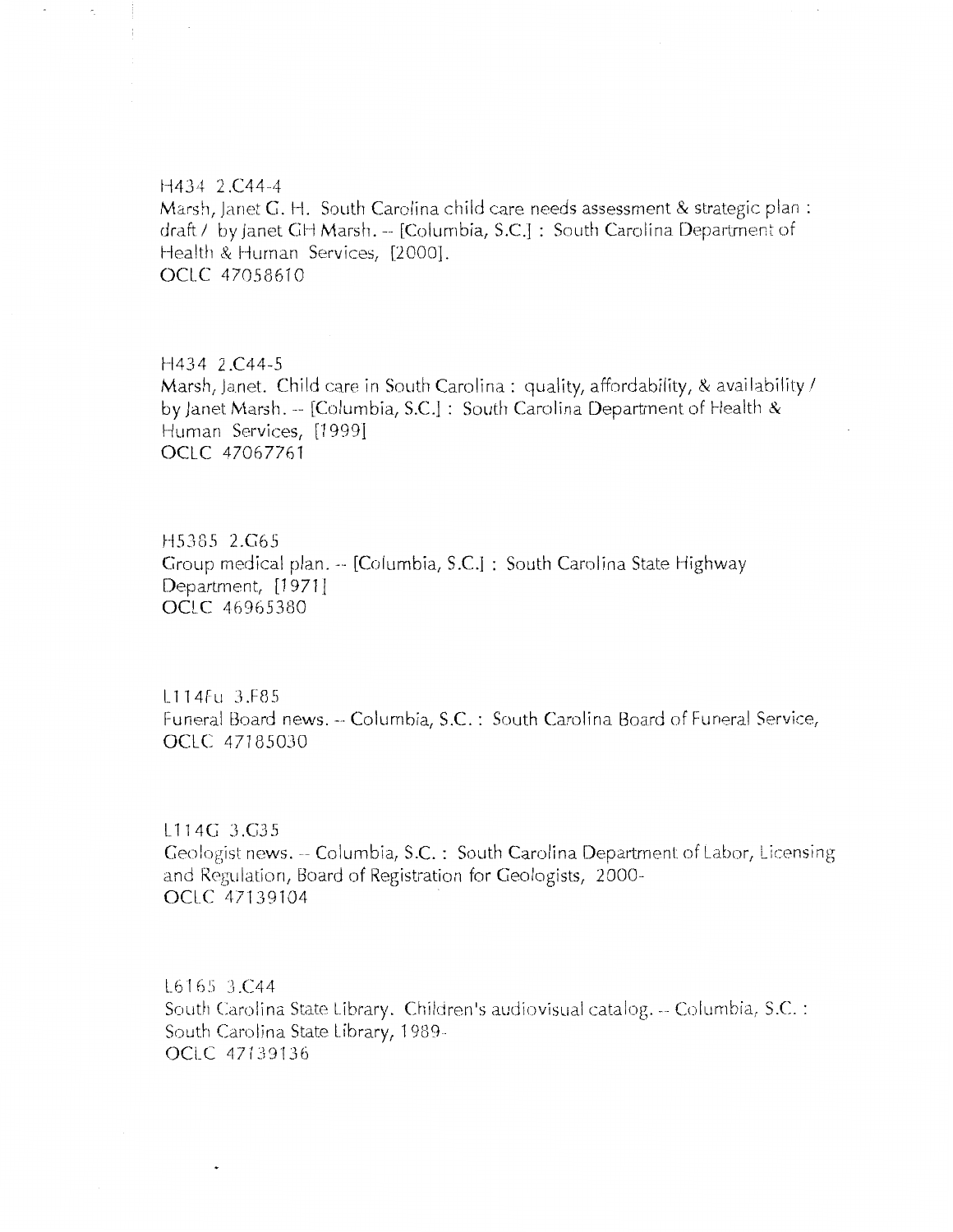## M5283 3.G61 no. 2

Medicare as it relates to psychiatry [videorecording1 -- [Columbia, S.C. : South Carolina Department of Mental Health, 2000]. OCLC 46983842

## $M5283$   $3.G61$  no. 3

A multi-mudal strategy for behavior problems in young children [videorecording1-- [Columbia, S.C. : South Carolina Department of Mental Health, 2000] OCLC 46983854

#### M5283 3.061 no. 4

A 41-year old female with new onset of psychosis [videorecording1-- [Columbia, S.C. : South Carolina Department of Mental Health, 2000] OCLC 46983815

M5283 3.G61 no. 7 Pharmaceutical industry psychiatric research  $\&$  educ [videorecording] : ethical issues & remedies.-- [Co!umbia, S.C. : South Carolina Department of Mental Health, 2000]. OCLC 46981713

#### *MS283* J.E61 no. 8

The Williamson case [v;deorecording1 : lessons for the prudent practioner [sic.]. [Columbia, S.C. : South Carolina Department of Mental Health, 2000] OCLC 47139069

## M5287 9.Y58

Southeast Regional Conference on Youthful Mentally Retarded Offenders (1968 : Columbia, S.C.) Conference proceedings: Columbia, South Carolina, November 18-20, 1968 -- Columbia, S.C. : South Carolina Department of Mental Retardation, 1968. OCLC 02166359

Sa17 2.R36

South Carolina Safe Schools Task Force. South Carolina Safe Schools Task Force report.-- [Columbia, S.C.] : The Task Force, [1999] OClC 46893258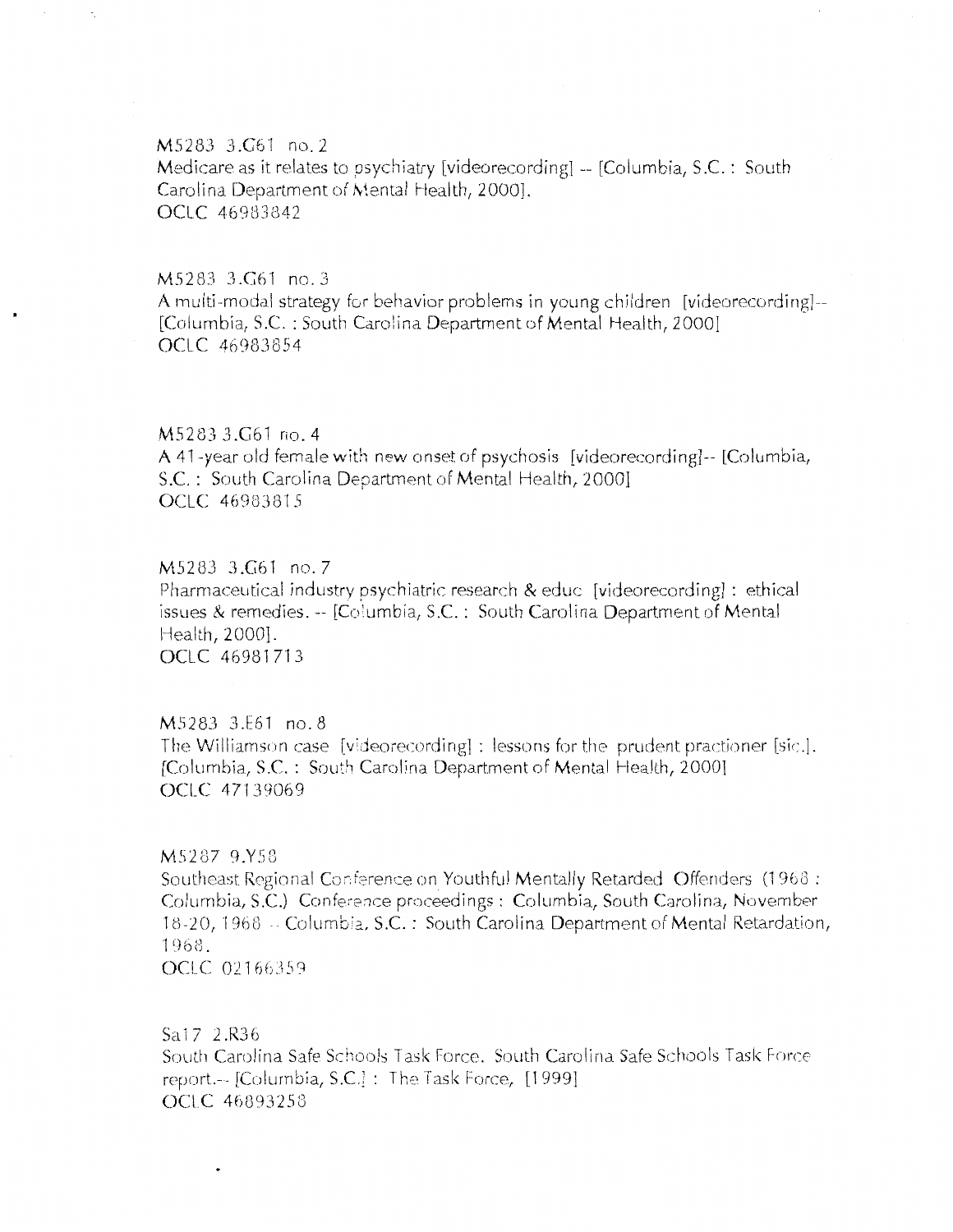$S$ <sup>0</sup>135Ca 1. South Carolina. Dept. of Social Services. Calhoun County. [Annual report] -- [St. Matthews, S.C.]: Calhoun County Dept. of Social Services, OCLC 46931316

 $\mathbf{r}$ 

Un35EnvW 3.H92 HydroLogic. -- Columbia, S.C. Center for Water Research and Policy. School of the Environment, USC, 1999-0CLC 46939163

Un352 3.S76 University of South Carolina at Beaufort. Strategic plan. -- [Beaufort, S.C.] : University of South Carolina Beaufort, OCLC 47139797

Un352 3.S76-2 University of South Carolina at Beaufort. Strategic planning update. -- [Seaufort, S.C.] : University of South Carolina at Beaufort, OCLC 47151155

Un358 2.A22 1994-1999 USCS accomplishments. -- [Spartanburg, S.C.?: USCS, 1999] OCLC 47151388

Un358 2.063 University of South Carolina. Spartanburg Regional Campus. 1999-2000 USCS operational plan. -- [Spartanburg, S.C.? : USCS, 1999] OCLC 471 *S* '136'1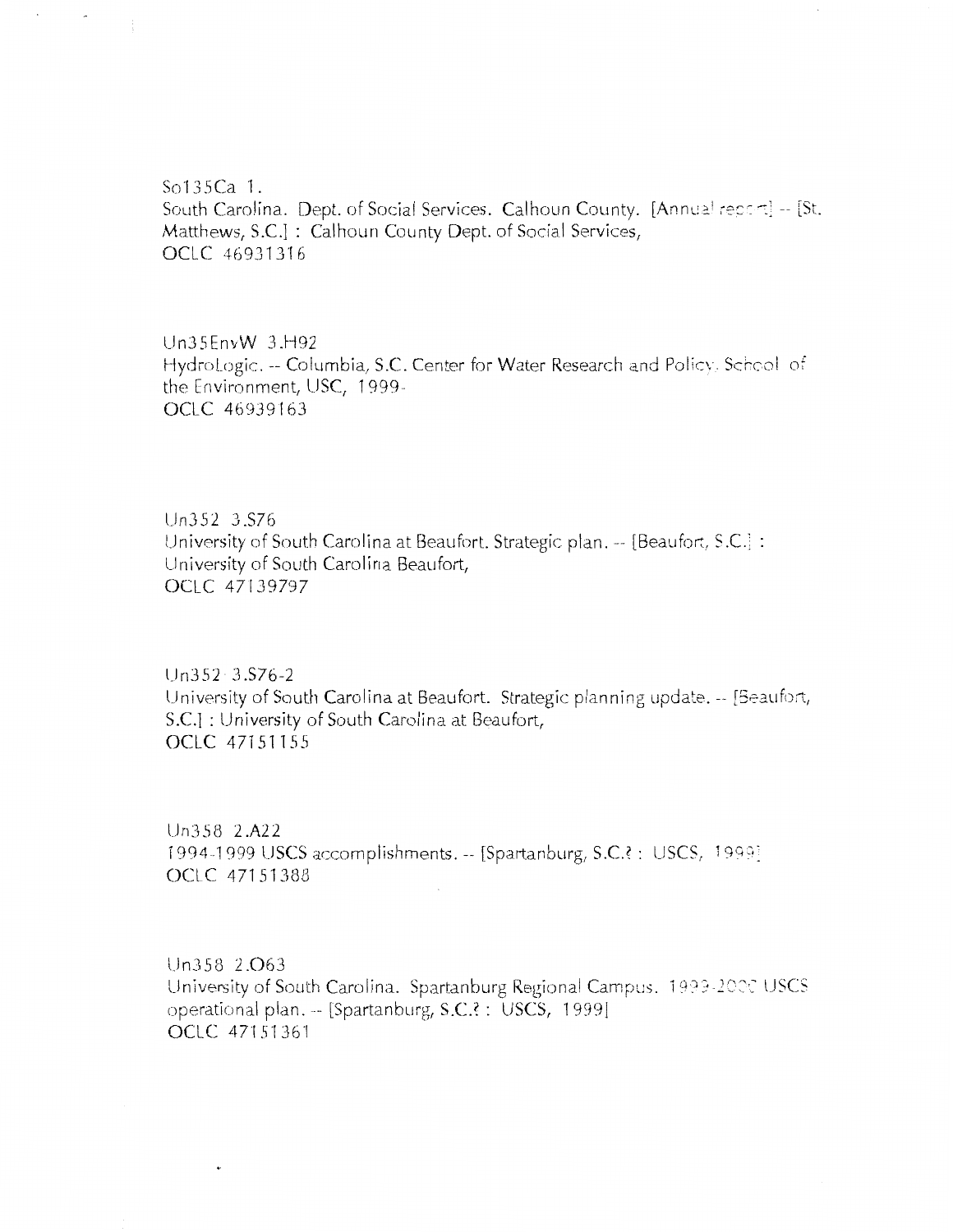Un358 2.S76 University of South Carolina. Spartanburg Regional Campus. 1999-2000 USCS strategic plan. -- [Spartanburg, S.C.? : USCS, 1999]<br>OCLC 47151357

 $\vec{\epsilon}$ 

Un358S 2.B35 1999/2000 beanchmarks. -- [Spartanburg, S.C.? : USCS, Office of Strategic Planning, 1999] OCLC 47151378